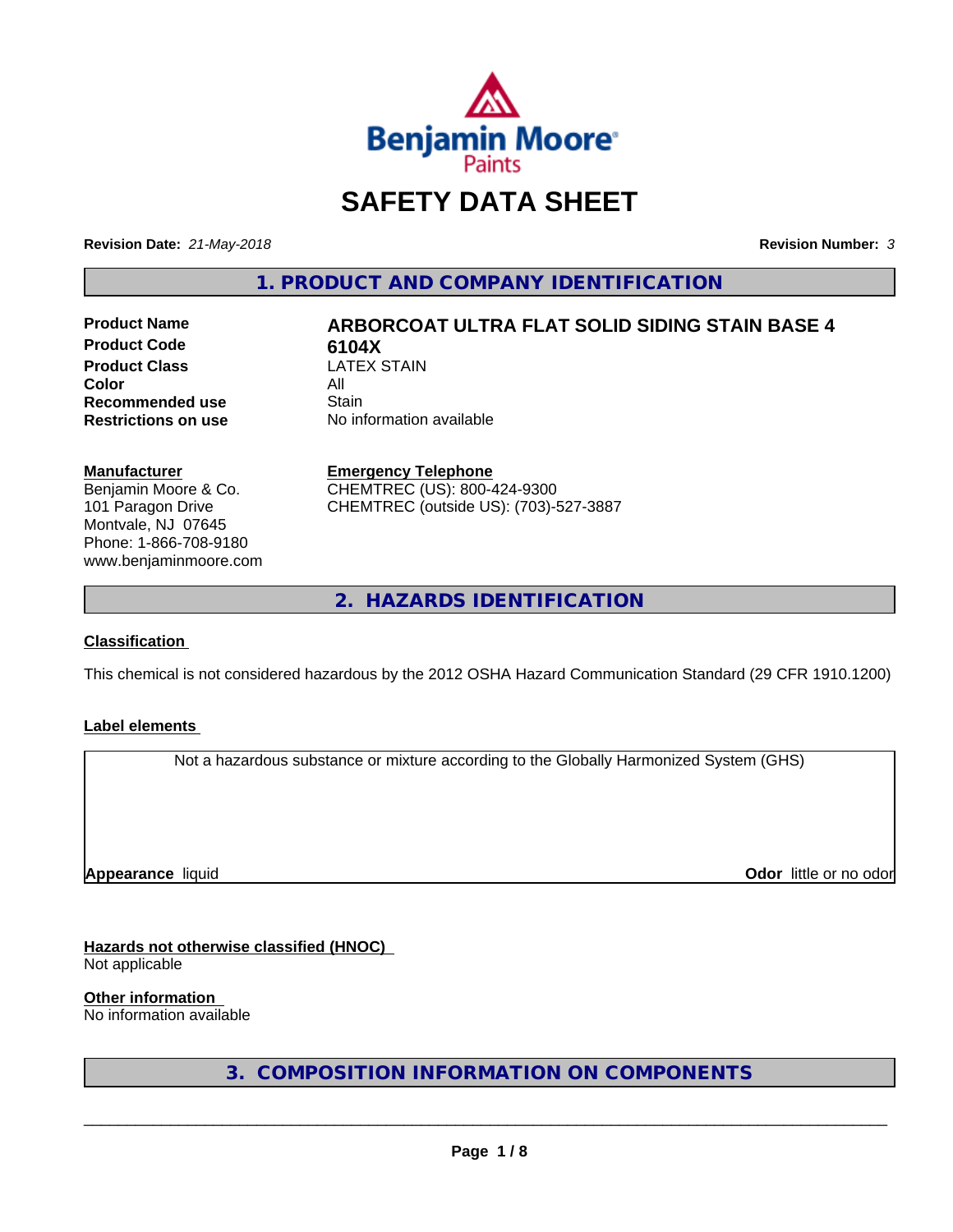| <b>Chemical name</b>                                                         | CAS No.    | Weight-% |
|------------------------------------------------------------------------------|------------|----------|
| Propanoic acid, 2-methyl-, monoester with<br>2,2,4-trimethyl-1,3-pentanediol | 25265-77-4 |          |
| Zinc oxide                                                                   | 1314-13-2  |          |
| Sodium C14-C16 olefin sulfonate                                              | 68439-57-6 | U.O      |

|                                                  | 4. FIRST AID MEASURES                                                                                    |
|--------------------------------------------------|----------------------------------------------------------------------------------------------------------|
| <b>General Advice</b>                            | No hazards which require special first aid measures.                                                     |
| <b>Eye Contact</b>                               | Rinse thoroughly with plenty of water for at least 15 minutes and consult a<br>physician.                |
| <b>Skin Contact</b>                              | Wash off immediately with soap and plenty of water while removing all<br>contaminated clothes and shoes. |
| <b>Inhalation</b>                                | Move to fresh air. If symptoms persist, call a physician.                                                |
| Ingestion                                        | Clean mouth with water and afterwards drink plenty of water. Consult a physician<br>if necessary.        |
| <b>Most Important</b><br><b>Symptoms/Effects</b> | None known.                                                                                              |
| <b>Notes To Physician</b>                        | Treat symptomatically.                                                                                   |

**5. FIRE-FIGHTING MEASURES**

| <b>Suitable Extinguishing Media</b>                                              | Use extinguishing measures that are appropriate to local<br>circumstances and the surrounding environment.                                   |
|----------------------------------------------------------------------------------|----------------------------------------------------------------------------------------------------------------------------------------------|
| <b>Protective Equipment And Precautions For</b><br><b>Firefighters</b>           | As in any fire, wear self-contained breathing apparatus<br>pressure-demand, MSHA/NIOSH (approved or equivalent)<br>and full protective gear. |
| <b>Specific Hazards Arising From The Chemical</b>                                | Closed containers may rupture if exposed to fire or<br>extreme heat.                                                                         |
| <b>Sensitivity To Mechanical Impact</b>                                          | No.                                                                                                                                          |
| <b>Sensitivity To Static Discharge</b>                                           | No.                                                                                                                                          |
| <b>Flash Point Data</b><br>Flash Point (°F)<br>Flash Point (°C)<br><b>Method</b> | Not applicable<br>Not applicable<br>Not applicable                                                                                           |
| <b>Flammability Limits In Air</b>                                                |                                                                                                                                              |
| Lower flammability limit:<br><b>Upper flammability limit:</b>                    | Not applicable<br>Not applicable                                                                                                             |
|                                                                                  |                                                                                                                                              |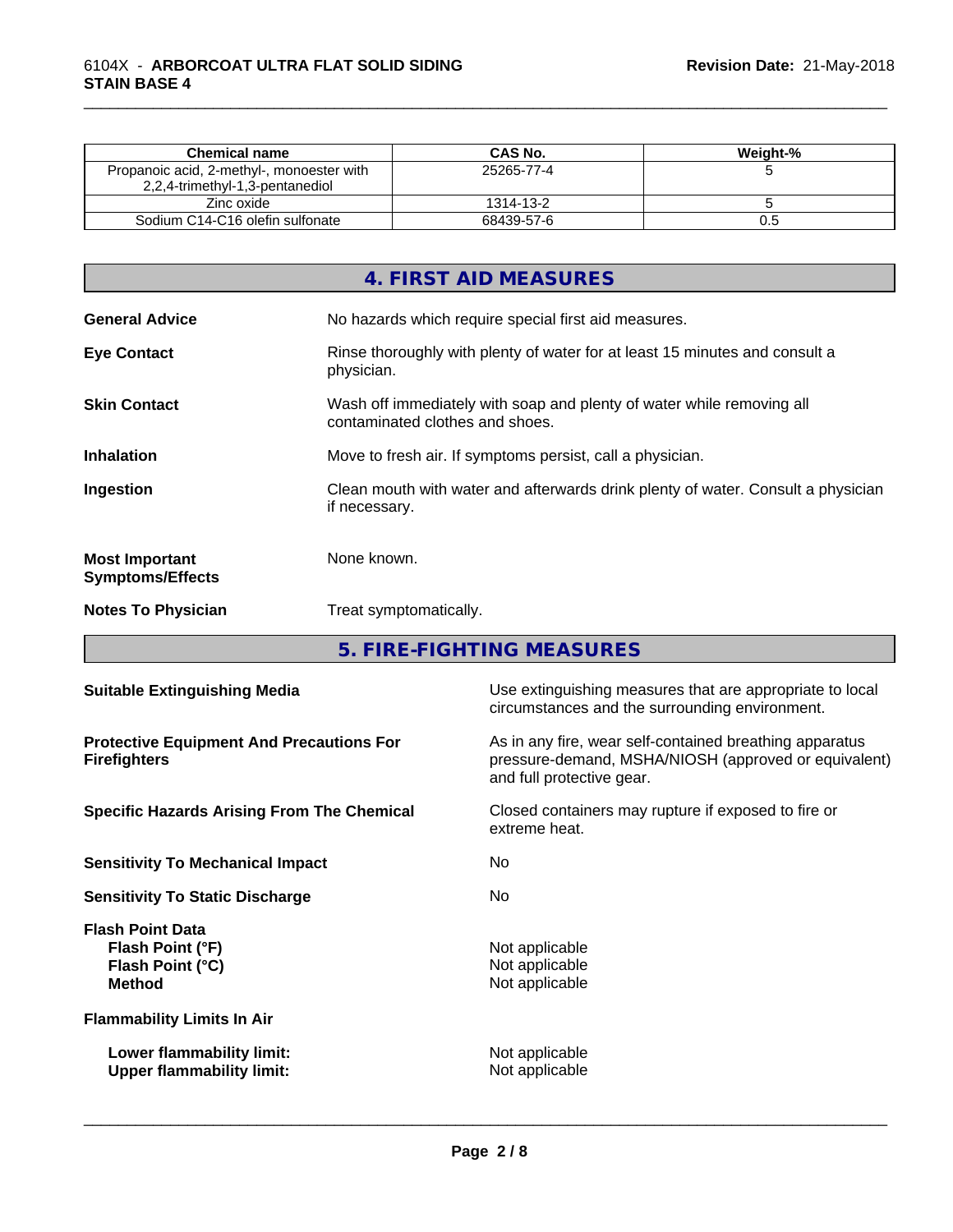| NFPA                                    | Health: | <b>Flammability: 0</b> | <b>Instability: 0</b> | <b>Special: Not Applicable</b> |
|-----------------------------------------|---------|------------------------|-----------------------|--------------------------------|
| <b>NFPA Legend</b><br>0 - Not Hazardous |         |                        |                       |                                |

- 1 Slightly
- 2 Moderate
- 
- 3 High
- 4 Severe

*The ratings assigned are only suggested ratings, the contractor/employer has ultimate responsibilities for NFPA ratings where this system is used.*

*Additional information regarding the NFPA rating system is available from the National Fire Protection Agency (NFPA) at www.nfpa.org.*

|                                                                                                                                     | 6. ACCIDENTAL RELEASE MEASURES                                                                                                                                                   |  |
|-------------------------------------------------------------------------------------------------------------------------------------|----------------------------------------------------------------------------------------------------------------------------------------------------------------------------------|--|
| Avoid contact with skin, eyes and clothing. Ensure adequate ventilation.<br><b>Personal Precautions</b>                             |                                                                                                                                                                                  |  |
| <b>Other Information</b><br>Prevent further leakage or spillage if safe to do so.                                                   |                                                                                                                                                                                  |  |
| See Section 12 for additional Ecological Information.<br><b>Environmental precautions</b>                                           |                                                                                                                                                                                  |  |
| Soak up with inert absorbent material. Sweep up and shovel into suitable<br><b>Methods For Clean-Up</b><br>containers for disposal. |                                                                                                                                                                                  |  |
|                                                                                                                                     | 7. HANDLING AND STORAGE                                                                                                                                                          |  |
| <b>Handling</b>                                                                                                                     | Avoid contact with skin, eyes and clothing. Avoid breathing vapors, spray mists or<br>sanding dust. In case of insufficient ventilation, wear suitable respiratory<br>equipment. |  |
| <b>Storage</b>                                                                                                                      | Keep container tightly closed. Keep out of the reach of children.                                                                                                                |  |
| <b>Incompatible Materials</b>                                                                                                       | No information available                                                                                                                                                         |  |
|                                                                                                                                     |                                                                                                                                                                                  |  |

# **8. EXPOSURE CONTROLS/PERSONAL PROTECTION**

### **Exposure Limits**

| <b>Chemical name</b> | <b>ACGIH TLV</b>            | OSHA PEL<br>.         |
|----------------------|-----------------------------|-----------------------|
| --<br>Zinc oxide     | TWA<br>∠ mg/m <sup>3</sup>  | <b>TWA</b><br>ാ mɑ/mೈ |
|                      | $\sim$ TF<br>.∪ mq/mª<br>-- | TWA<br>⊤ma/mª -       |

#### **Legend**

ACGIH - American Conference of Governmental Industrial Hygienists Exposure Limits OSHA - Occupational Safety & Health Administration Exposure Limits N/E - Not Established

**Engineering Measures** Ensure adequate ventilation, especially in confined areas.

 $\overline{\phantom{a}}$  ,  $\overline{\phantom{a}}$  ,  $\overline{\phantom{a}}$  ,  $\overline{\phantom{a}}$  ,  $\overline{\phantom{a}}$  ,  $\overline{\phantom{a}}$  ,  $\overline{\phantom{a}}$  ,  $\overline{\phantom{a}}$  ,  $\overline{\phantom{a}}$  ,  $\overline{\phantom{a}}$  ,  $\overline{\phantom{a}}$  ,  $\overline{\phantom{a}}$  ,  $\overline{\phantom{a}}$  ,  $\overline{\phantom{a}}$  ,  $\overline{\phantom{a}}$  ,  $\overline{\phantom{a}}$ 

#### **Personal Protective Equipment**

| <b>Eye/Face Protection</b> | Safety glasses with side-shields.          |
|----------------------------|--------------------------------------------|
| <b>Skin Protection</b>     | Protective gloves and impervious clothing. |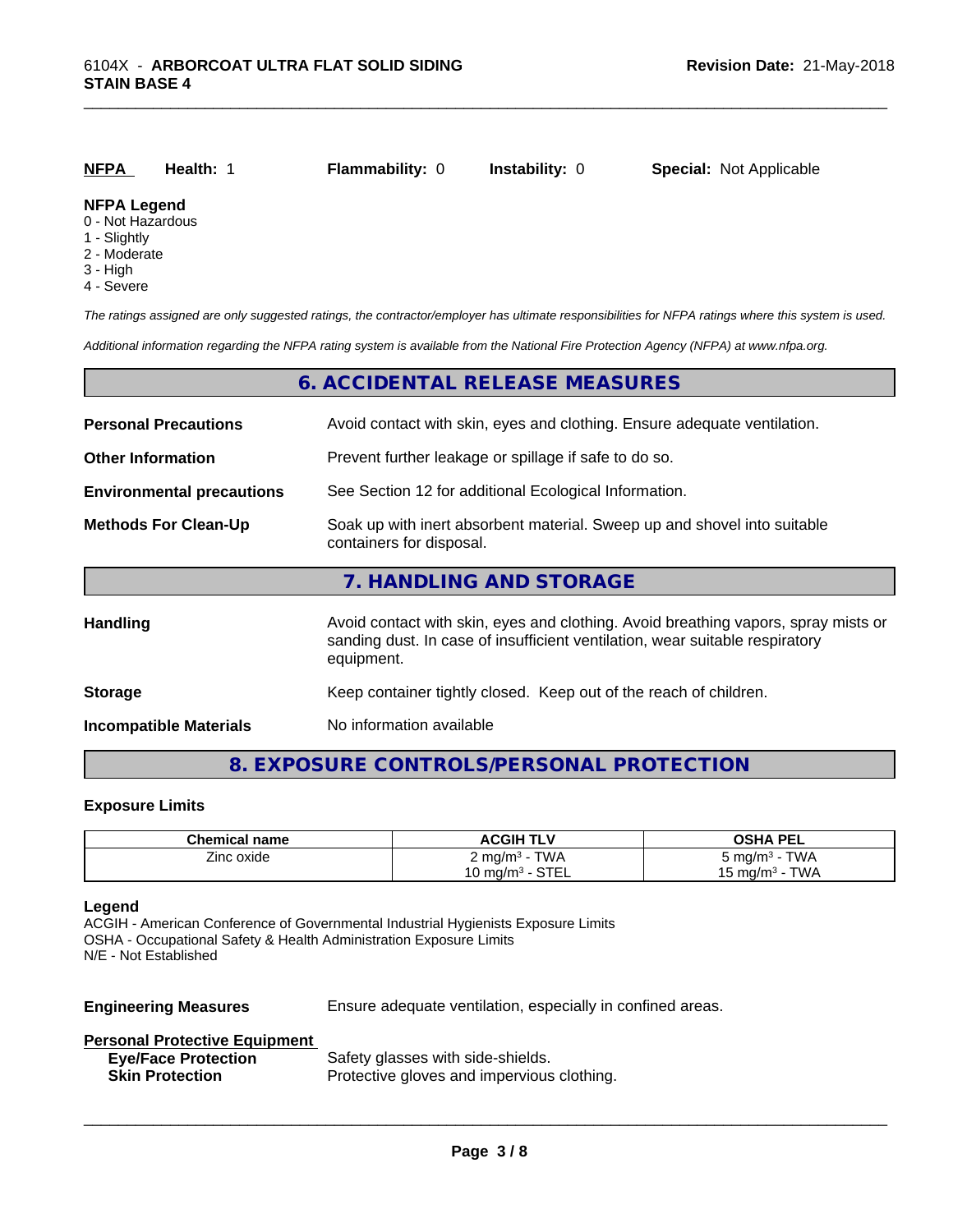| <b>Respiratory Protection</b> | In case of insufficient ventilation wear suitable respiratory equipment.                                                            |
|-------------------------------|-------------------------------------------------------------------------------------------------------------------------------------|
| <b>Hygiene Measures</b>       | Avoid contact with skin, eyes and clothing. Remove and wash contaminated<br>clothing before re-use. Wash thoroughly after handling. |

# **9. PHYSICAL AND CHEMICAL PROPERTIES**

**Appearance** liquid **Odor Odor** little or no odor<br> **Odor Threshold Containery of the Containery of the Containery of the Containery of the Containery of the Containery of the Containery of the Containery of the Containery of the Container Density (Ibs/gal)** 10.0 - 10.4 **Specific Gravity** 1.19 - 1.25 **pH** No information available **Viscosity (cps)** No information available **Solubility(ies)**<br> **Solubility**<br> **Water solubility**<br> **Water solubility Evaporation Rate No information available No information available Vapor pressure @20 °C (kPa)** No information available **Vapor density No information available No** information available **Wt. % Solids** 40 - 50 **Vol. % Solids Wt. % Volatiles** 50 - 60 **Vol. % Volatiles** 65 - 75 **VOC Regulatory Limit (g/L)** < 100 **Boiling Point (°F)** 212 **Boiling Point (°C)** 100 **Freezing Point (°F)** 32 **Freezing Point (°C)**<br> **Flash Point (°F)**<br> **Flash Point (°F)**<br> **Point (°F)**<br> **Point (°F)**<br> **Point (°F)**<br> **Point (°F) Flash Point (°F)**<br> **Flash Point (°C)**<br> **Flash Point (°C)**<br> **C Flash Point (°C) Method**<br> **Flammability (solid, gas)**<br> **Example 2018** Not applicable **Flammability (solid, gas)** Not applicable<br> **Upper flammability limit:** Not applicable **Upper flammability limit: Lower flammability limit:**<br> **Autoignition Temperature (°F)** Not applicable havailable available **Autoignition Temperature (°F) Autoignition Temperature (°C)** No information available **Decomposition Temperature (°F)** No information available **Decomposition Temperature (°C)** No information available **Partition coefficient Contract Contract Contract Contract Contract Contract Contract Contract Contract Contract Contract Contract Contract Contract Contract Contract Contract Contract Contract Contract Contract Contract** 

**No information available No information available** 

\_\_\_\_\_\_\_\_\_\_\_\_\_\_\_\_\_\_\_\_\_\_\_\_\_\_\_\_\_\_\_\_\_\_\_\_\_\_\_\_\_\_\_\_\_\_\_\_\_\_\_\_\_\_\_\_\_\_\_\_\_\_\_\_\_\_\_\_\_\_\_\_\_\_\_\_\_\_\_\_\_\_\_\_\_\_\_\_\_\_\_\_\_

# **10. STABILITY AND REACTIVITY**

| <b>Reactivity</b>                       | Not Applicable                           |
|-----------------------------------------|------------------------------------------|
| <b>Chemical Stability</b>               | Stable under normal conditions.          |
| <b>Conditions to avoid</b>              | Prevent from freezing.                   |
| <b>Incompatible Materials</b>           | No materials to be especially mentioned. |
| <b>Hazardous Decomposition Products</b> | None under normal use.                   |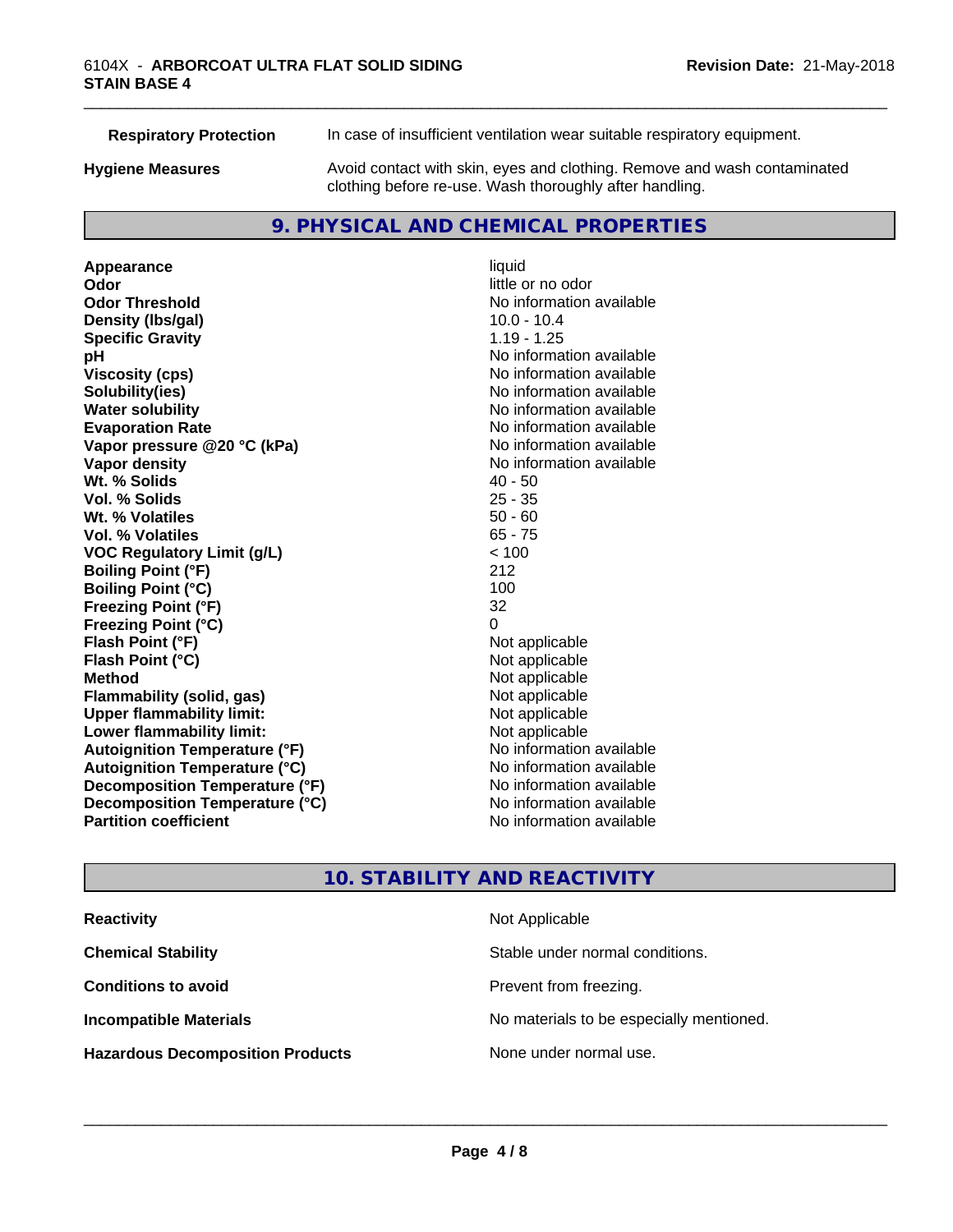| Possibility of hazardous reactions                                                                                                                                                                                                                                                                                                                                                                                      | None under normal conditions of use.                                                                                                                                                                                                                                                                                                                                                                                                                                                                                                                                             |
|-------------------------------------------------------------------------------------------------------------------------------------------------------------------------------------------------------------------------------------------------------------------------------------------------------------------------------------------------------------------------------------------------------------------------|----------------------------------------------------------------------------------------------------------------------------------------------------------------------------------------------------------------------------------------------------------------------------------------------------------------------------------------------------------------------------------------------------------------------------------------------------------------------------------------------------------------------------------------------------------------------------------|
|                                                                                                                                                                                                                                                                                                                                                                                                                         | 11. TOXICOLOGICAL INFORMATION                                                                                                                                                                                                                                                                                                                                                                                                                                                                                                                                                    |
| <b>Product Information</b>                                                                                                                                                                                                                                                                                                                                                                                              |                                                                                                                                                                                                                                                                                                                                                                                                                                                                                                                                                                                  |
| Information on likely routes of exposure                                                                                                                                                                                                                                                                                                                                                                                |                                                                                                                                                                                                                                                                                                                                                                                                                                                                                                                                                                                  |
| <b>Principal Routes of Exposure</b>                                                                                                                                                                                                                                                                                                                                                                                     | Eye contact, skin contact and inhalation.                                                                                                                                                                                                                                                                                                                                                                                                                                                                                                                                        |
| <b>Acute Toxicity</b>                                                                                                                                                                                                                                                                                                                                                                                                   |                                                                                                                                                                                                                                                                                                                                                                                                                                                                                                                                                                                  |
| <b>Product Information</b>                                                                                                                                                                                                                                                                                                                                                                                              | No information available                                                                                                                                                                                                                                                                                                                                                                                                                                                                                                                                                         |
|                                                                                                                                                                                                                                                                                                                                                                                                                         | Symptoms related to the physical, chemical and toxicological characteristics                                                                                                                                                                                                                                                                                                                                                                                                                                                                                                     |
| <b>Symptoms</b>                                                                                                                                                                                                                                                                                                                                                                                                         | No information available                                                                                                                                                                                                                                                                                                                                                                                                                                                                                                                                                         |
|                                                                                                                                                                                                                                                                                                                                                                                                                         | Delayed and immediate effects as well as chronic effects from short and long-term exposure                                                                                                                                                                                                                                                                                                                                                                                                                                                                                       |
| Eye contact<br><b>Skin contact</b><br><b>Inhalation</b><br>Ingestion<br><b>Sensitization</b><br><b>Neurological Effects</b><br><b>Mutagenic Effects</b><br><b>Reproductive Effects</b><br><b>Developmental Effects</b><br><b>Target organ effects</b><br><b>STOT - single exposure</b><br><b>STOT - repeated exposure</b><br>Other adverse effects<br><b>Aspiration Hazard</b><br><b>Numerical measures of toxicity</b> | May cause slight irritation.<br>Substance may cause slight skin irritation. Prolonged or repeated contact may dry<br>skin and cause irritation.<br>May cause irritation of respiratory tract.<br>Ingestion may cause gastrointestinal irritation, nausea, vomiting and diarrhea.<br>No information available<br>No information available.<br>No information available.<br>No information available.<br>No information available.<br>No information available.<br>No information available.<br>No information available.<br>No information available.<br>No information available |
| <b>ATEmix (oral)</b><br><b>ATEmix (dermal)</b>                                                                                                                                                                                                                                                                                                                                                                          | 129552<br>992770                                                                                                                                                                                                                                                                                                                                                                                                                                                                                                                                                                 |
| <b>Component Information</b>                                                                                                                                                                                                                                                                                                                                                                                            |                                                                                                                                                                                                                                                                                                                                                                                                                                                                                                                                                                                  |
| Zinc oxide<br>LD50 Oral: 5000 mg/kg (Rat)<br>LC50 Inhalation (Dust): $> 5700$ mg/m <sup>3</sup> (Rat, 4 hr.)                                                                                                                                                                                                                                                                                                            |                                                                                                                                                                                                                                                                                                                                                                                                                                                                                                                                                                                  |
| Carcinogenicity                                                                                                                                                                                                                                                                                                                                                                                                         | There are no known carcinogenic chemicals in this product above reportable levels.                                                                                                                                                                                                                                                                                                                                                                                                                                                                                               |

# **12. ECOLOGICAL INFORMATION**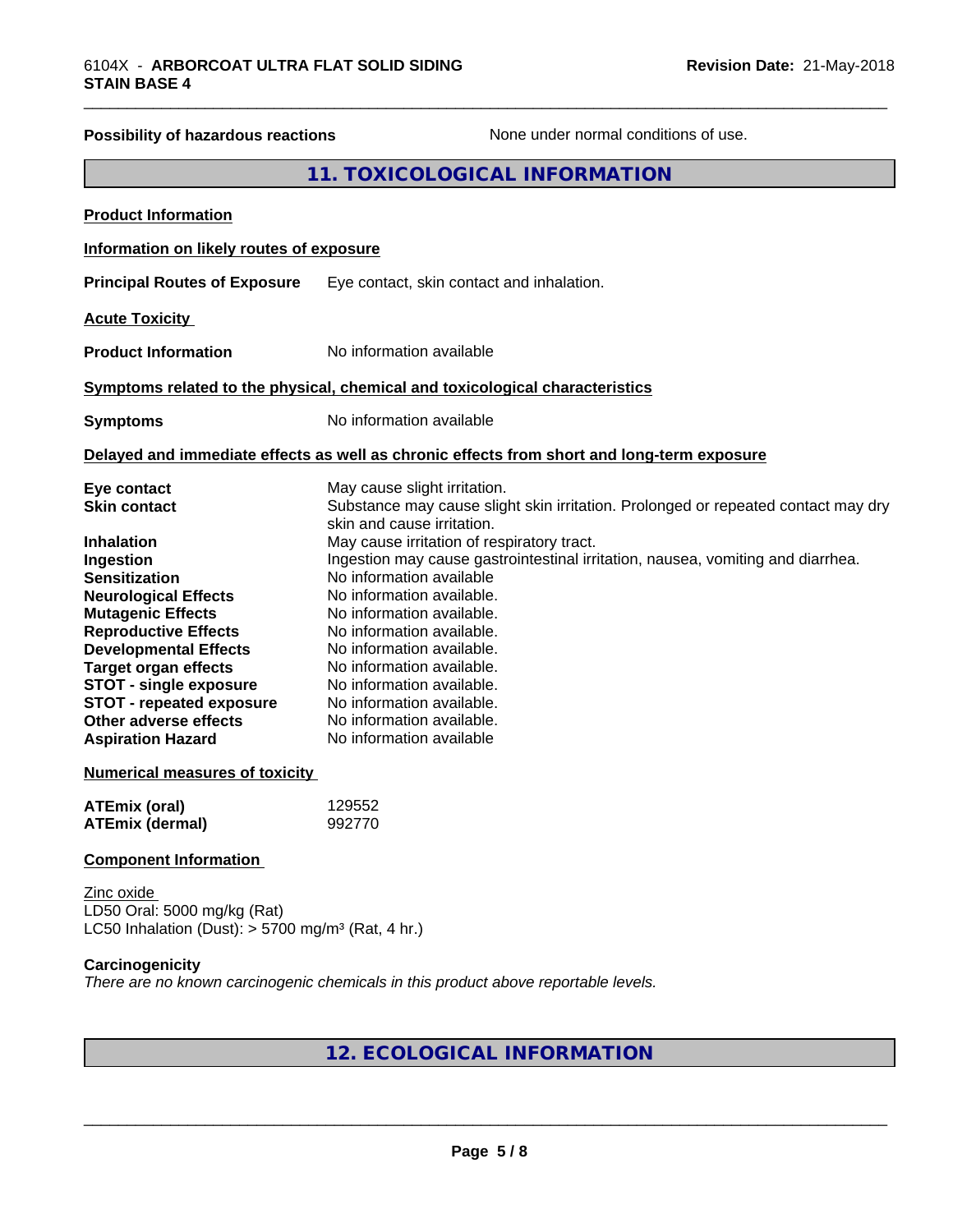## **Ecotoxicity Effects**

The environmental impact of this product has not been fully investigated.

#### **Product Information**

#### **Acute Toxicity to Fish**

No information available

#### **Acute Toxicity to Aquatic Invertebrates**

No information available

#### **Acute Toxicity to Aquatic Plants**

No information available

#### **Persistence / Degradability**

No information available.

#### **Bioaccumulation**

There is no data for this product.

#### **Mobility in Environmental Media**

No information available.

#### **Ozone**

No information available

#### **Component Information**

#### **Acute Toxicity to Fish**

No information available

#### **Acute Toxicity to Aquatic Invertebrates**

No information available

#### **Acute Toxicity to Aquatic Plants**

No information available

|                              | 13. DISPOSAL CONSIDERATIONS                                                                                                                                                                                               |
|------------------------------|---------------------------------------------------------------------------------------------------------------------------------------------------------------------------------------------------------------------------|
| <b>Waste Disposal Method</b> | Dispose of in accordance with federal, state, and local regulations. Local<br>requirements may vary, consult your sanitation department or state-designated<br>environmental protection agency for more disposal options. |
|                              | 14. TRANSPORT INFORMATION                                                                                                                                                                                                 |
| DOT                          | Not regulated                                                                                                                                                                                                             |
| ICAO / IATA                  | Not regulated                                                                                                                                                                                                             |
| IMDG / IMO                   | Not regulated                                                                                                                                                                                                             |
|                              |                                                                                                                                                                                                                           |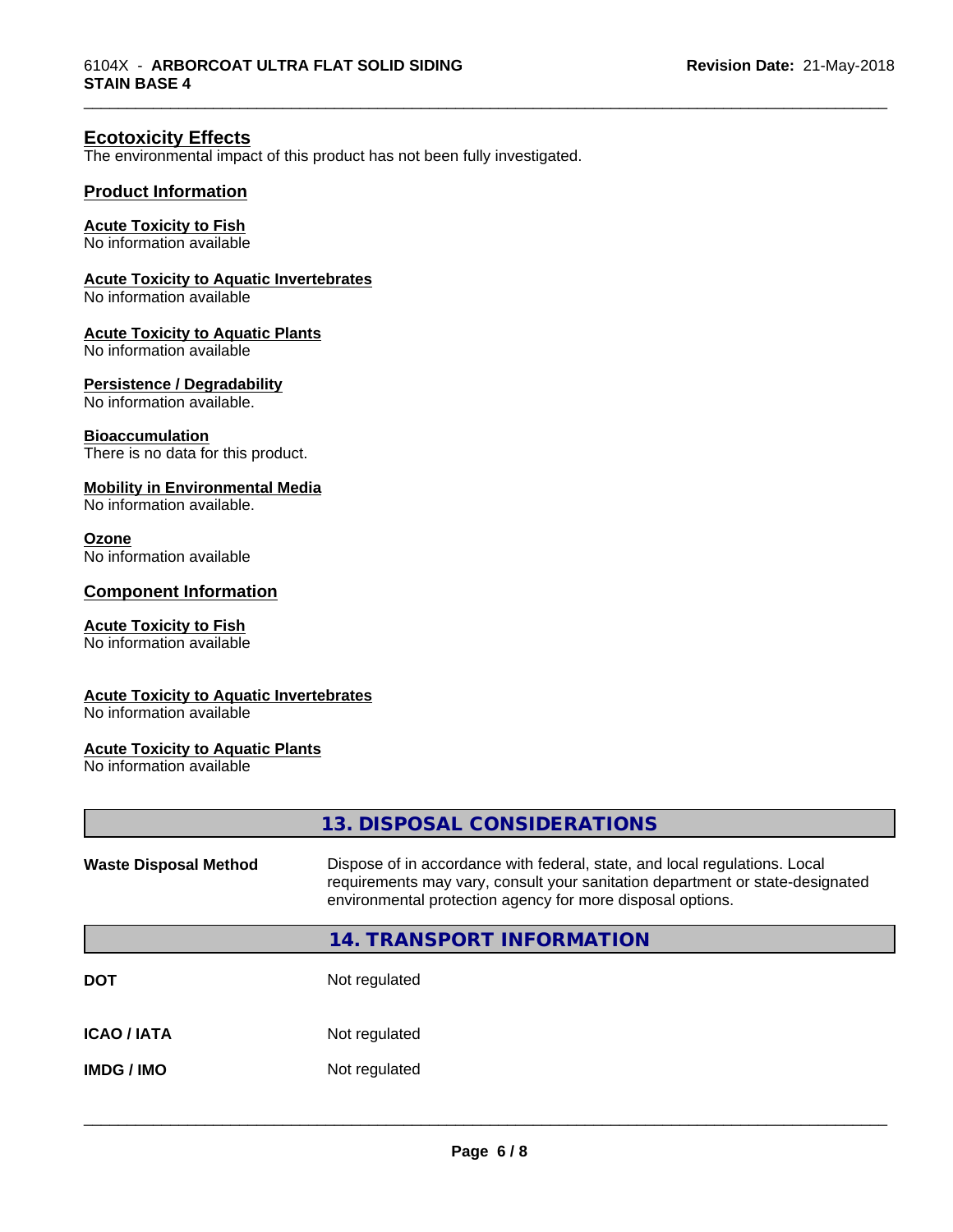# **15. REGULATORY INFORMATION**

\_\_\_\_\_\_\_\_\_\_\_\_\_\_\_\_\_\_\_\_\_\_\_\_\_\_\_\_\_\_\_\_\_\_\_\_\_\_\_\_\_\_\_\_\_\_\_\_\_\_\_\_\_\_\_\_\_\_\_\_\_\_\_\_\_\_\_\_\_\_\_\_\_\_\_\_\_\_\_\_\_\_\_\_\_\_\_\_\_\_\_\_\_

# **International Inventories**

| <b>TSCA: United States</b> | Yes - All components are listed or exempt. |
|----------------------------|--------------------------------------------|
| <b>DSL: Canada</b>         | Yes - All components are listed or exempt. |

#### **Federal Regulations**

#### **SARA 311/312 hazardous categorization**

| Acute health hazard               | N٥ |
|-----------------------------------|----|
| Chronic Health Hazard             | Nο |
| Fire hazard                       | Nο |
| Sudden release of pressure hazard | Nο |
| Reactive Hazard                   | N٥ |

#### **SARA 313**

Section 313 of Title III of the Superfund Amendments and Reauthorization Act of 1986 (SARA). This product contains a chemical or chemicals which are subject to the reporting requirements of the Act and Title 40 of the Code of Federal Regulations, Part 372:

| <b>Chemical name</b> | <b>CAS No.</b> | Weight-% | <b>CERCLA/SARA 313</b>     |
|----------------------|----------------|----------|----------------------------|
|                      |                |          | (de minimis concentration) |
| Zinc oxide           | 1314-13-2      |          |                            |

#### **Clean Air Act,Section 112 Hazardous Air Pollutants (HAPs) (see 40 CFR 61)**

This product contains the following HAPs:

#### *None*

#### **US State Regulations**

#### **California Proposition 65**

**AVIMARNING:** Cancer and Reproductive Harm– www.P65warnings.ca.gov

#### **State Right-to-Know**

| Chem<br>$-$<br>. .<br>∵nd∏lt<br>:1111  | ма<br>nuscus<br>--- | <b>SPOOL</b><br>AIAV.<br>.<br>. . | vlvania |
|----------------------------------------|---------------------|-----------------------------------|---------|
| - -<br>$\sim$<br>∠inc∴<br><b>UAIUC</b> |                     |                                   |         |

# **Legend**

X - Listed

# **16. OTHER INFORMATION**